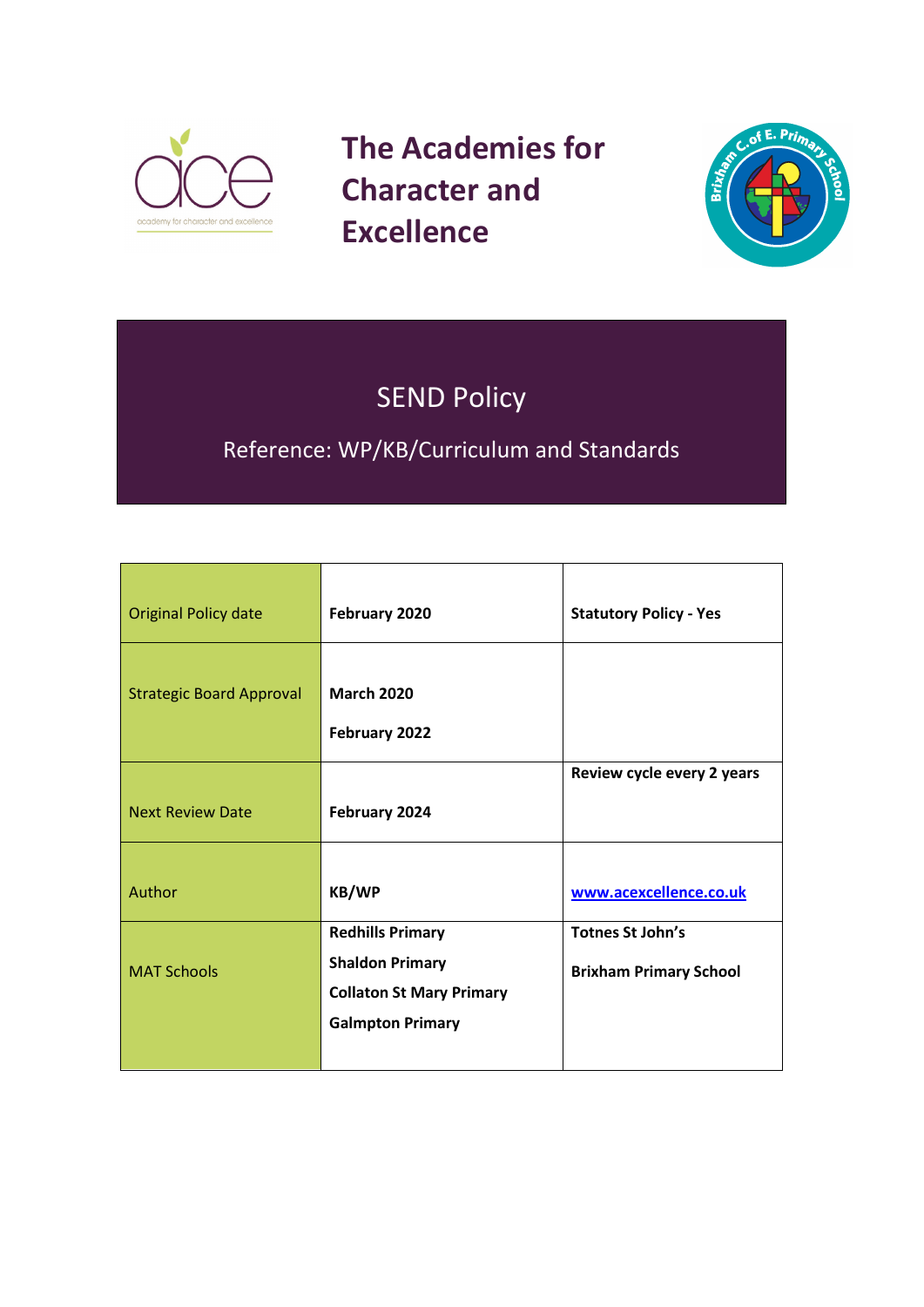### **CONTENTS**

| $\mathbf{1}$   |  |
|----------------|--|
| $\overline{2}$ |  |
| 3              |  |
| 4              |  |
| 5              |  |
| 6              |  |
| $\overline{7}$ |  |
| 8              |  |
|                |  |
|                |  |
|                |  |
|                |  |

### *John 10:10*

# *I have come that they may have life, and have it to the full.*

Our school's approach to this policy follows that of the Church of England Education Office in that it seeks to be faith-sensitive and inclusive. It is underpinned by Our Vision of *'Life in all its fullness*' and ensures that all of school life incorporates the values of the Christian Faith. These values are central to all that we do and determine how we will implement all policies and procedures. We want to ensure that through our gateways of citizenship, leadership, expression, exploration and flourishing, all pupils and adults are shown how to be compassionate, passionate, honest, inspiring and responsible individuals. By starting with our vision, we aim to ensure that all members of our school community understand our expectations, our practise and the ways in which we will implement this Policy.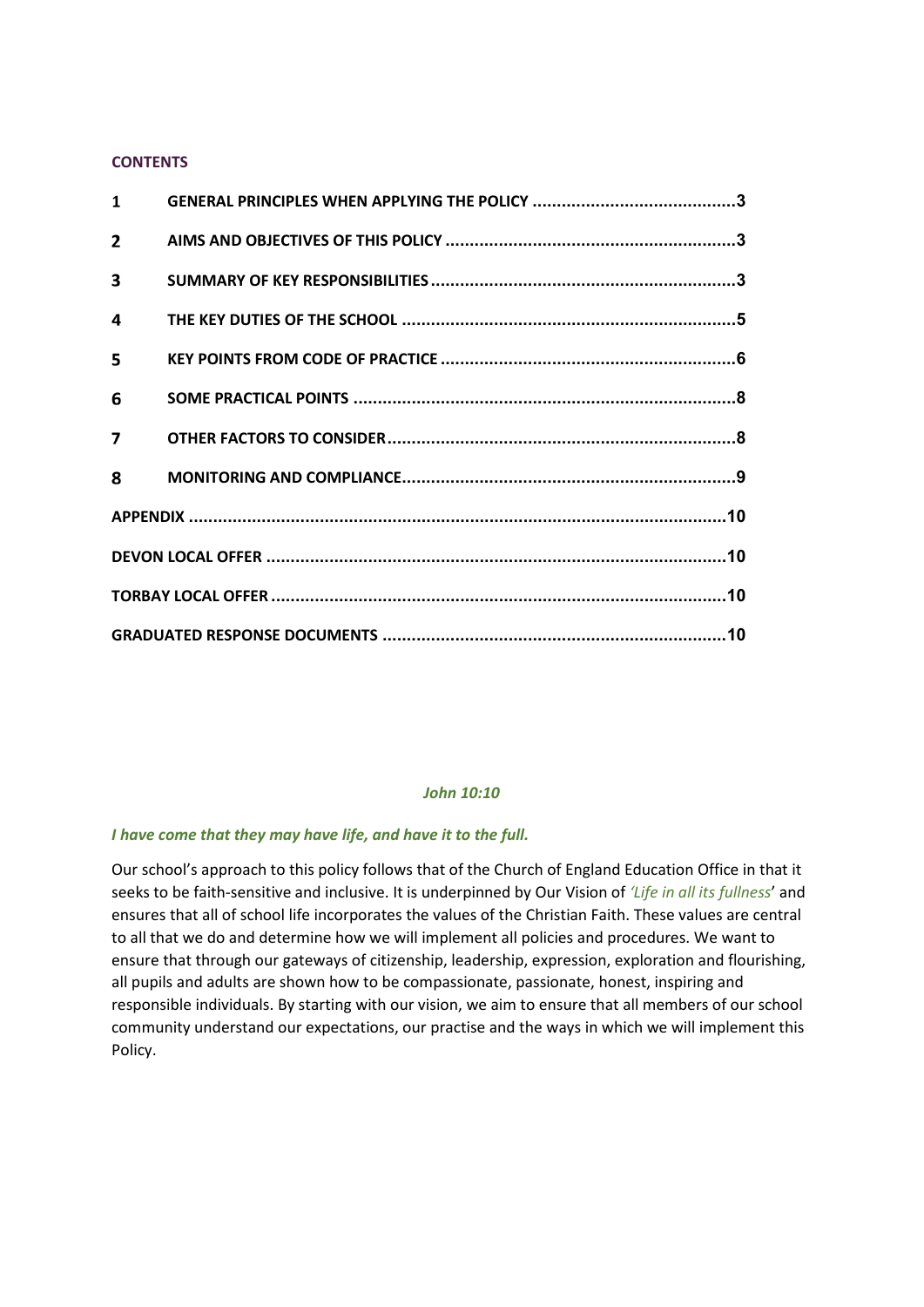#### <span id="page-2-0"></span> $\mathbf{1}$ **GENERAL PRINCIPLES WHEN APPLYING THE POLICY**

This is the special educational needs and disabilities (**SEND**) policy of the Trust. The Trust is fully committed to promoting the principles in respect of the Children and Families Act 2014 in order to ensure that all children can achieve the best possible outcomes. The Trust is also committed to implementing the principles and law contained in the Equality Act 2010, the SEND Code of Practice 0- 25 years 2015 and also other legislation and international conventions designed to promote equality and respect for human rights.

It is essential to understand that it is everyone's duty (members, directors, governors, staff, volunteers and pupils) to follow the principles set out in this policy. Further, this applies to all aspects of the work of the Trust.

This policy is primarily designed to assist all staff in fulfilling the law together with the aims and objectives of the Children and Families Act 2014 (and associated legislation) together with its predecessor legislation as set out in the Education Act 1996 (and associated legislation)

### <span id="page-2-1"></span>**AIMS AND OBJECTIVES OF THIS POLICY**  $\overline{2}$

The overall aim of this policy is to enable all children to reach their potential and obtain the best possible outcomes. This will be achieved through following the relevant law and guidance and applying best practice.

When making decisions the desire is to give children and young people every opportunity to express their views and for those to be taken into account.

When making decisions the desire is to work alongside parents as partners and for the views of parents to be listened to and taken into account. Every effort will be made to assist parents in understanding the work of the school in relation to SEND and letting them know about potential organisations who can provide independent advice.

The Trust desires to work effectively alongside all other public bodies in order to ensure that needs are met.

Appropriate resource will be made available for SEND in accordance with all other priorities and senior leaders and governors will regularly discuss SEND.

#### <span id="page-2-2"></span> $\overline{3}$ **SUMMARY OF KEY RESPONSIBILITIES**

3.1 Directors/Governors:

The Board of Directors must have regard to (and follow unless there is a good reason not to) the SEND Code of Practice to:

- a) use their best endeavours to make sure that a child with SEND gets the support they need this means doing everything they can to meet children and young people's Special Educational Needs and Disabilities
- b) ensure that children and young people with SEND engage in the activities of the school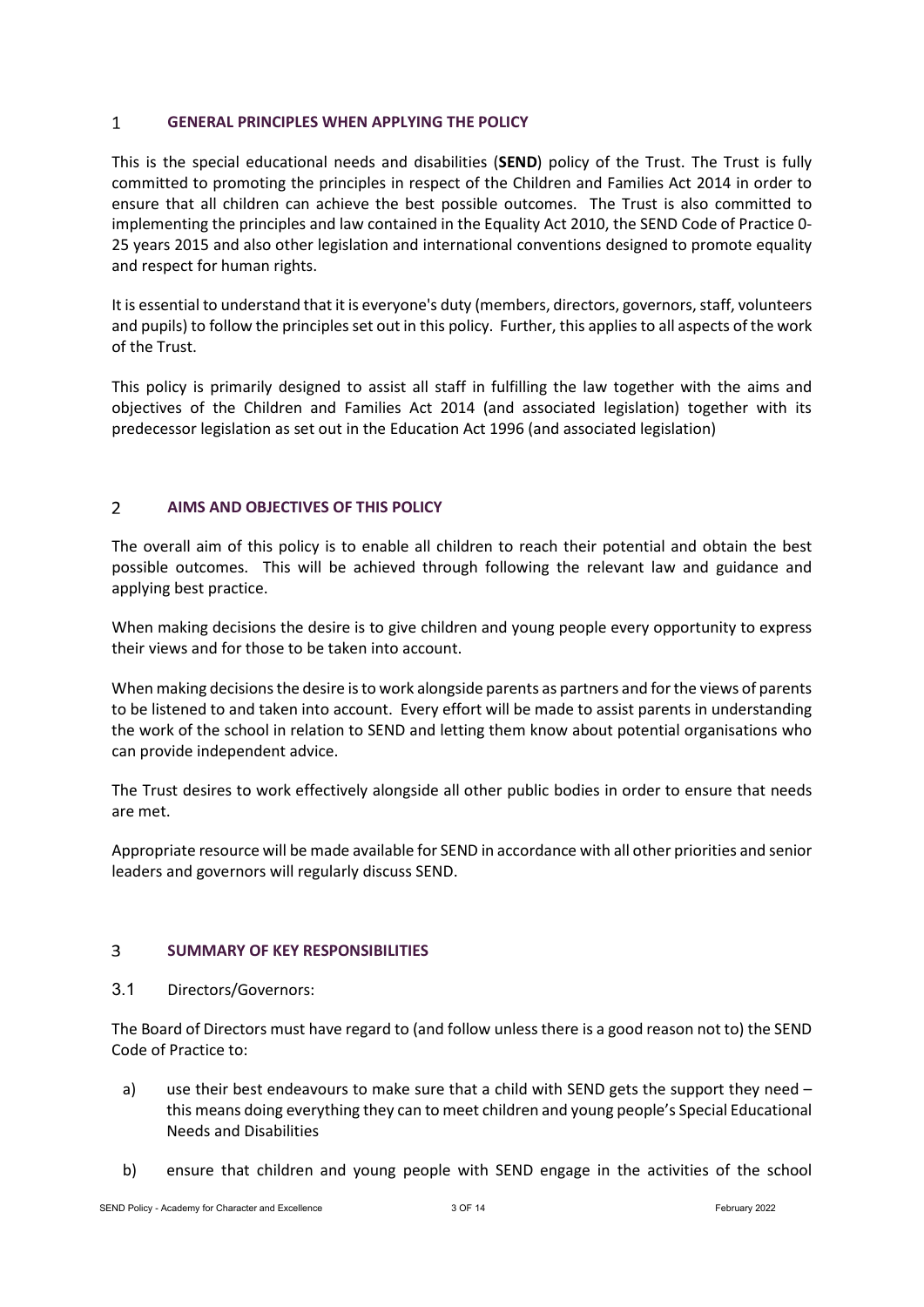alongside pupils who do not have SEND

- c) designate a teacher to be responsible for co-ordinating SEND provision  $-$  the SEND coordinator, or SENDCO.
- d) inform parents/carers when they are making special educational provision for a child
- e) prepare an SEND information report and their arrangements for the admission of disabled children, the steps being taken to prevent disabled children from being treated less favourably than others, the facilities provided to enable access to the school for disabled children and their accessibility plan showing how they plan to improve access progressively over time

# 3.2 Headteacher

The Head has responsibility for the day-to-day management of all aspects of the school's work, including provision for children with special educational needs and disabilities. The Headteacher informs the governors and the Head of Safeguarding and Inclusion who will keep the Board of Directors fully informed on Special Educational Needs and Disability issues. The Headteacher will work closely with the SENDCo and the Head of Safeguarding and Inclusion who will work with the SEND governor and Director with responsibility for SEND.

# 3.3 SENDCo

In collaboration with the Headteacher and local committee, the SENDCo determine the strategic development of the SEND policy and provision with the ultimate aim of raising the achievement of pupils with SEND.

The SENDCo along with the SEND lead takes day-to-day responsibility for the operation of the SEND policy and co-ordinates the provision for individual children, working closely with staff, parents/carers and external agencies. The SENDCo and SEND lead provides relevant professional guidance to colleagues with the aim of securing high-quality teaching for children with special educational needs and disabilities.

Through analysis and assessment of children's needs, and by monitoring the quality of teaching and standards of pupils' achievements and setting targets, the SENDCo and SEND lead develops effective ways of overcoming barriers to learning and sustaining effective teaching.

The SENDCo and SEND lead liaises and collaborates with class teachers so that learning for all children is given equal priority.

The principle responsibilities for the SENDCo/SEND lead include:

- a) Overseeing the day-to-day operation of the SEND policy
- b) Co-ordinating provision for SEND pupils and reporting on progress
- c) Advising on the graduated response to provide SEND support Assess, Plan, Do, Review
- d) Advising on the deployment of the school's delegated budget and other resources to meet pupils' needs effectively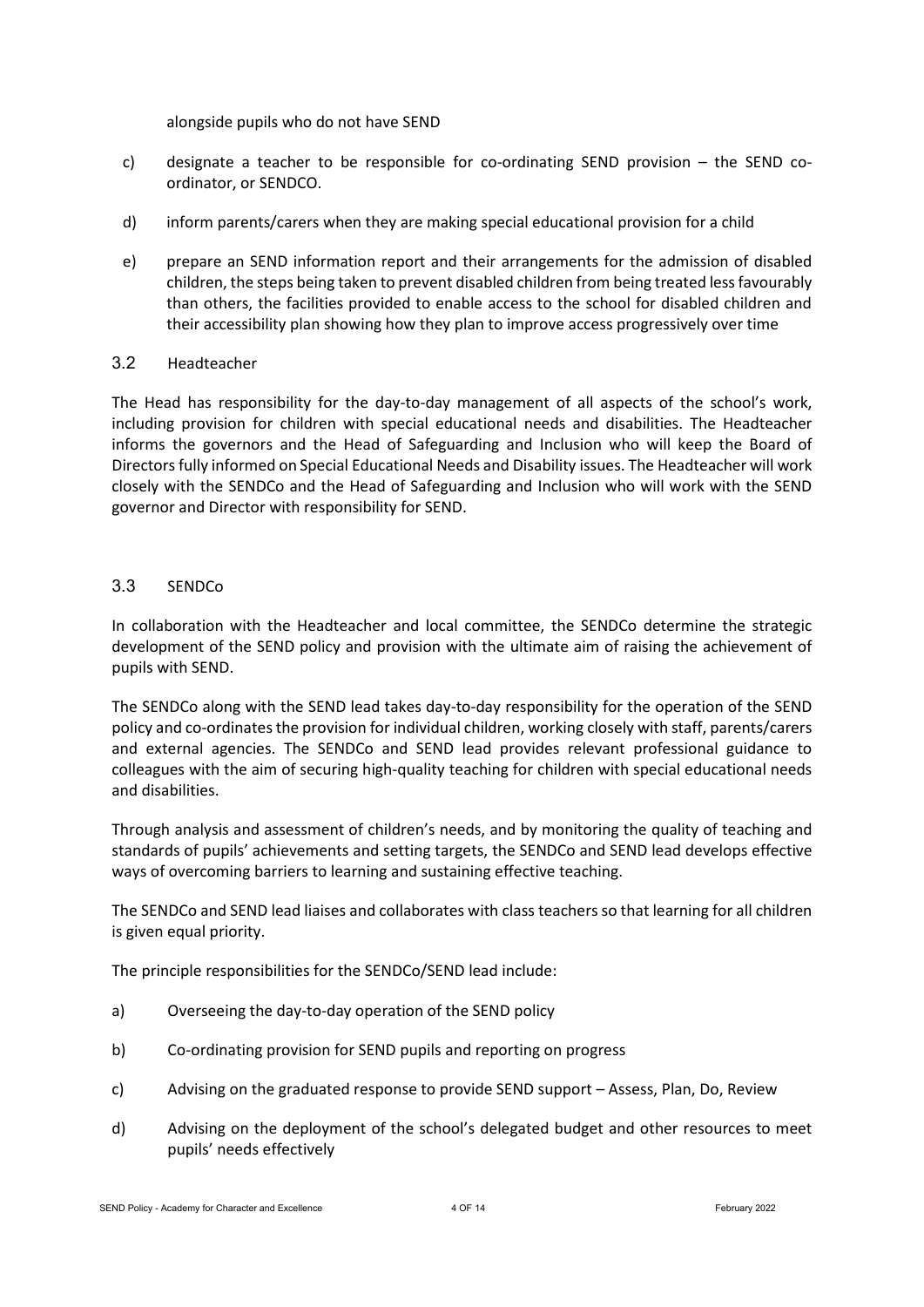- e) Monitoring relevant SEND CPD for all staff
- f) Overseeing the records of all children with special educational needs and disabilities and ensuring they are up to date
- g) Liaising with parents/carers of children with special educational needs and disabilities
- h) Contributing to the in-service training of staff
- i) Being a point of contact with external agencies, especially the local authority and its support services
- j) Liaising with early years providers, other schools, educational psychologists, health and social care professionals and independent or voluntary bodies
- k) Liaising with potential next providers of education to ensure a pupil and their parents/carers are informed about options and a smooth and enhanced transition is planned
- l) Monitoring the impact of interventions provided for pupils with SEND
- m) To lead on the development of high quality SEND provision as an integral part of the school improvement plan
- n) Working with the Headteacher and the governors to ensure that the school meets its responsibilities under the Equality Act (2010) with regard to reasonable adjustments and access arrangements

# 3.4 All Teaching and Non-Teaching Staff

All staff are aware of the school's SEND policy and the procedures for identifying, assessing and making provision for pupils with special educational needs and disabilities.

Class teachers are fully involved in providing quality first class teaching, differentiated for individual pupils. This includes reviewing and, where necessary, improving, their understanding of strategies to identify and support vulnerable pupils and their knowledge of SEND.

Class teachers are responsible for setting suitable learning challenges and facilitating effective special educational provision in response to pupils' diverse needs in order to remove potential barriers to learning. This process should include working with the SENDCo to carry out a clear analysis of the pupil's needs, drawing on the teacher's assessment and experience of the pupil as well as previous progress and attainment.

Cover Supervisors, HLTA's and Teaching assistants will liaise with the class teacher and SENDCo on planning, on pupil response and on progress in order to contribute effectively to the graduated response, (assess, plan, do, review).

#### <span id="page-4-0"></span> $\overline{4}$ **THE KEY DUTIES OF THE SCHOOL**

Legally, the key duties on schools are to have regard to the SEND Code of Practice 0-25 years and to follow the legislation. In particular, there is a new legal duty (which previously was always a matter of good practice) to co-operate with public sector bodies in relation to SEND.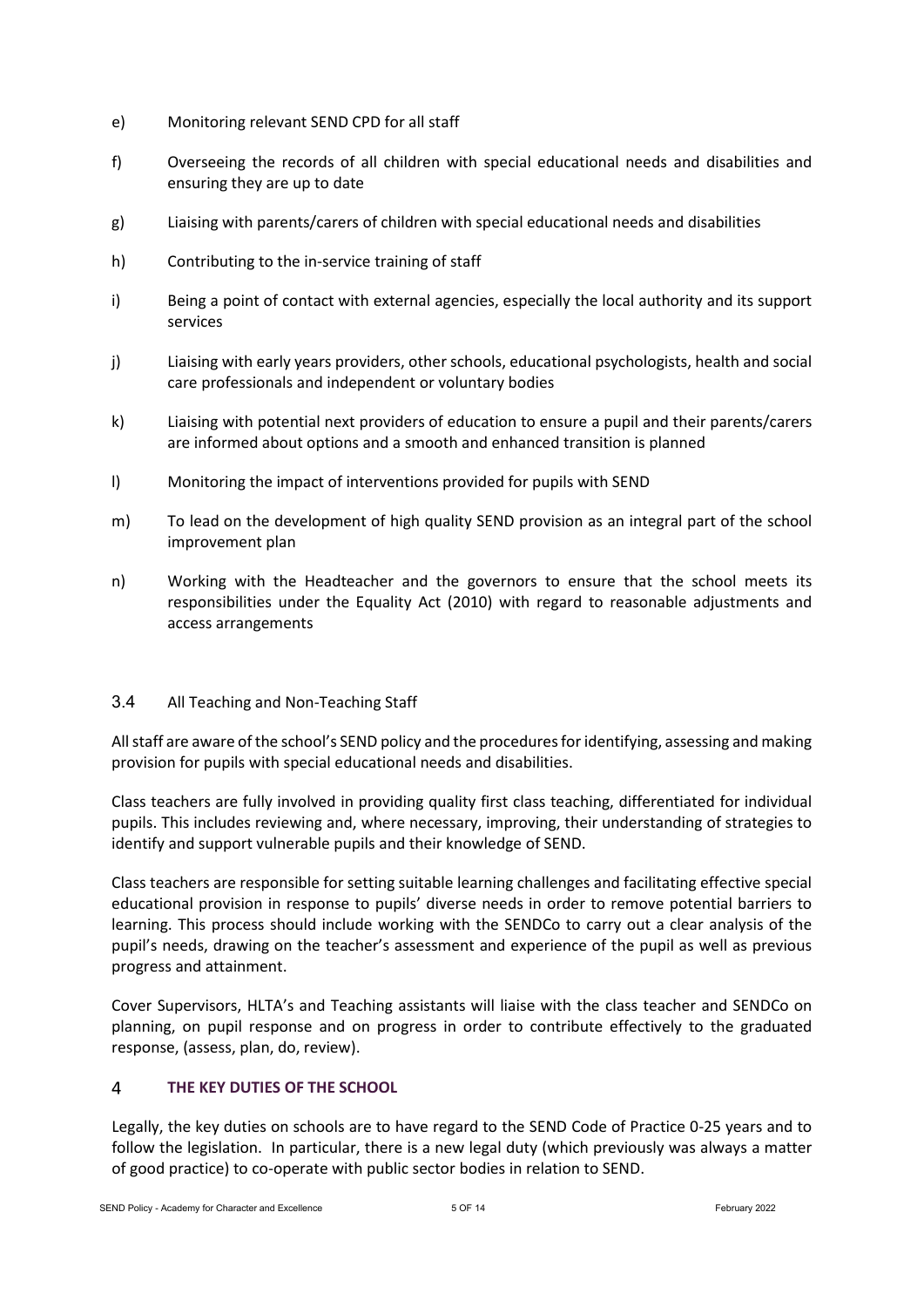In practice this means that Directors/Governors/Staff should understand the SEND 0-25 years Code of Practice and their duties.

Relevant training will be offered to those involved with SEND and this training will be reviewed on a yearly basis

As a matter of law and good practice there is an emphasis on encouraging the child to express their views and also to work closely with parents/carers and those with parental responsibility.

#### <span id="page-5-0"></span>5 **KEY POINTS FROM CODE OF PRACTICE**

A person has SEND if they have a learning difficulty or disability which calls for special educational provision to be made for the pupil. At compulsory school age this means he or she has a significantly greater difficulty in learning than the majority of others the same age, or, has a disability which prevents or hinders them from making use of facilities of a kind generally provided for others of the same age in mainstream schools.

There are four broad categories of SEND:

- communication and interaction
- cognition and learning
- social, emotional and mental health
- physical and sensory

# 5.1 Communication and Interaction

Children with speech, language and communication needs (**SLCN**) have difficulty in communicating with others. This may be because they have difficulty saying what they want to, understanding what is being said to them or because they do not understand or use social rules of communication.

The profile for every child with SLCN is different and their needs may change over time. They may have difficulty with one, some or all of the different aspects of speech, language or social communication at different times of their lives. Children with autism, including Asperger's Syndrome, are likely to have particular difficulties with social interaction. They may also experience difficulties with language, communication and imagination, which can impact on how they relate to others.

Communication and Interaction needs include:

- Speech, language and communication needs (SLCN)
- Autism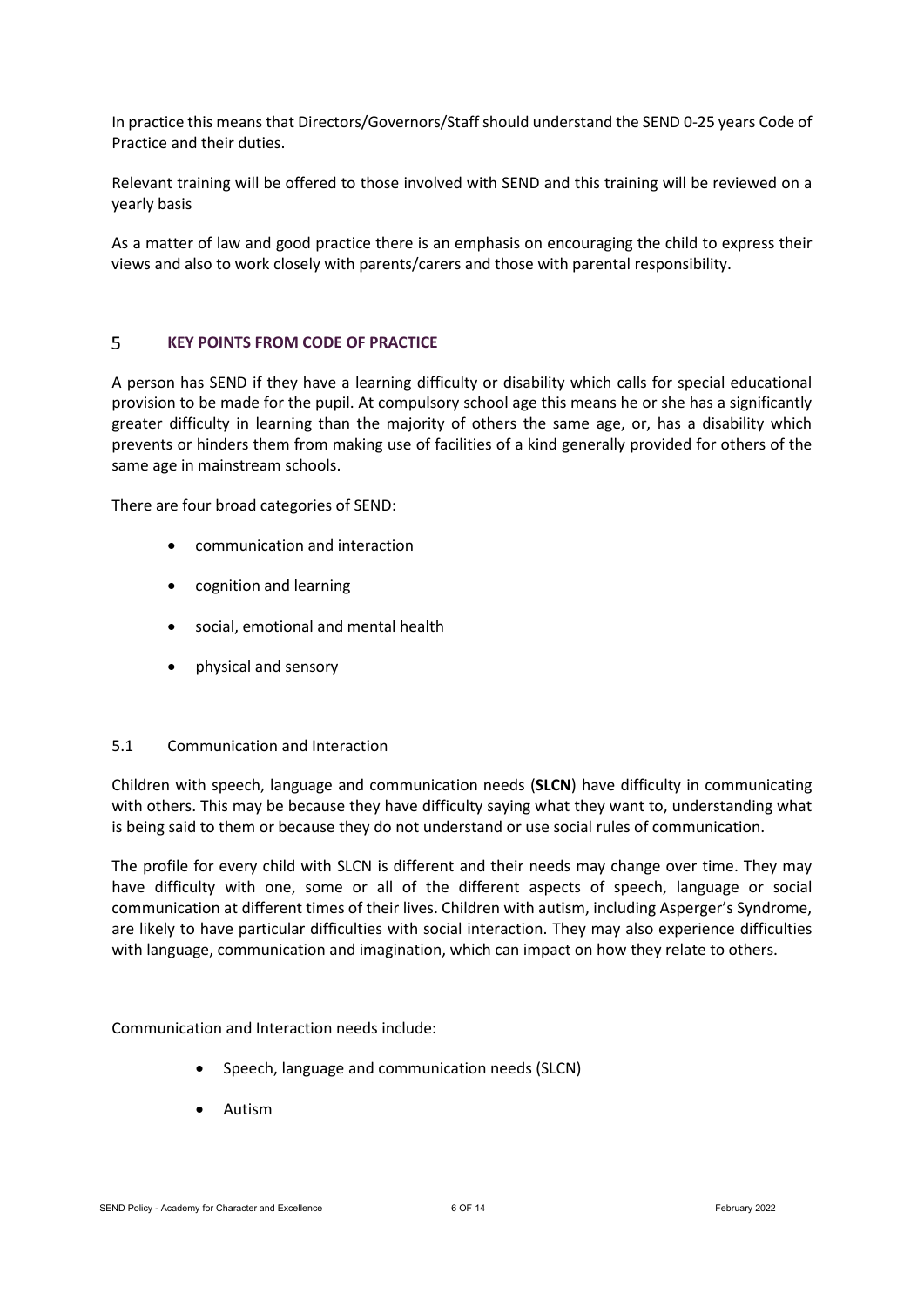# 5.2 Cognition and Learning

Children with learning needs may learn at a slower pace than other children and may have difficulty developing literacy or numeracy skills or understanding new concepts. Learning needs may be in addition to or as a result of other special educational needs.

Children with a specific learning difficulty (**SpLD**) will have difficulties related to one or more of dyslexia (reading and spelling), dyscalculia (maths), dyspraxia (co-ordination) and dysgraphia (writing).

Learning difficulties cover a wide range of needs, including moderate learning difficulties (**MLD**), severe learning difficulties (**SLD**), where children are likely to need support in all areas of the curriculum and associated difficulties with mobility and communication.

Cognition and Learning needs include:

- Specific learning difficulties (SpLD)
- Moderate learning difficulties (MLD)
- Severe learning difficulties (SLD), and
- Profound and multiple learning difficulties (PMLD)

# 5.3 Social, Emotional and Mental Health Difficulties

Children may experience a wide range of social and emotional difficulties which manifest themselves in many ways. These may include becoming withdrawn or isolated, as well as displaying challenging, disruptive or disturbing behaviour. Other children may have disorders such as attention deficit disorder, attention deficit hyperactive disorder or attachment disorder.

Social, Emotional and Mental Health Difficulties include:

- ADD
- ADHD
- Attachment Disorder

# 5.4 Sensory and/or Physical needs

Some children require special educational provision because they have a disability and this prevents or hinders them from making use of the educational facilities generally provided. These difficulties can be age related and may fluctuate over time.

Many children with vision impairment (**VI**), hearing impairment (**HI**) or a multi-sensory impairment (**MSI**) will require specialist support and/or equipment to access their learning. Children with an MSI have a combination of vision and hearing difficulties. Some children with a physical disability (**PD**)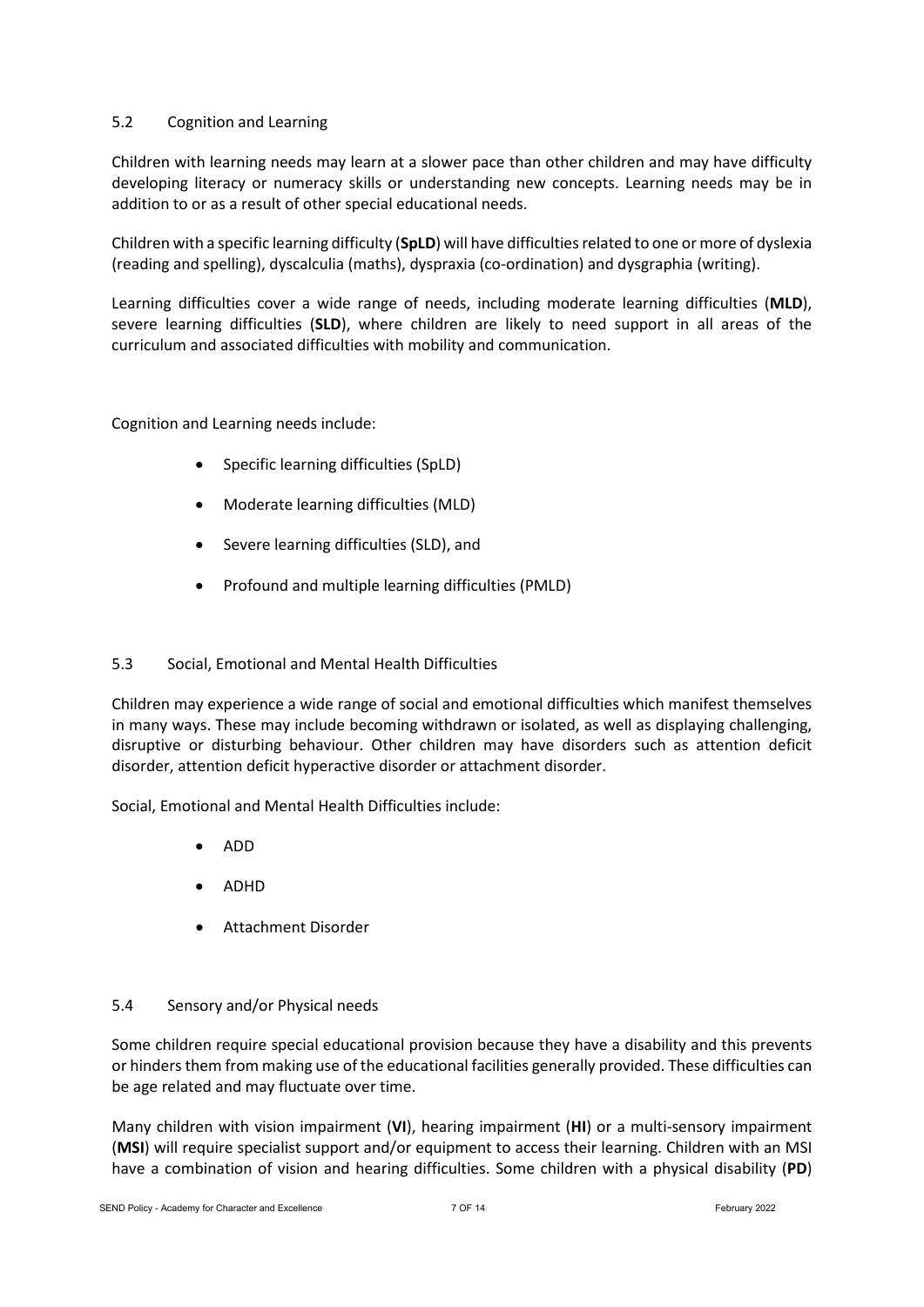require additional ongoing support and equipment to access all the opportunities available to their peers.

Sensory and/or physical needs include:

- Visual impairment (VI)
- Hearing impairment (HI including Deaf and hearing impairment)
- Multi-sensory impairment (MSI sometimes referred to as Deafblind)
- Physical disability (PD)

#### <span id="page-7-0"></span>6 **SOME PRACTICAL POINTS**

The duties described above apply at all times and they must be actively considered when making decisions. The following are designed to be examples only:

- a) If a pupil has special educational needs and is routinely the subject of discipline, then consideration should be given as to whether or not they require any adaptation of the school disciplinary policy or if further investigation of their needs is required.
- b) If a pupil because of their disability is unable to access a particular aspect of the curriculum, then it is important to proactively consider what adjustments can be made.
- c) It is very important to consider that school trips are properly accessible by pupils with a disability.
- d) Staff/volunteers need to know and understand this policy.
- e) If a pupil/member of staff is undergoing a gender transition, particular care and sensitivity will be required.

Most of the time, applying this policy will be consistent with good professional practice. However, if there are any questions or concerns about any aspect of this policy, advice should be sought from a senior leader.

#### <span id="page-7-1"></span> $\overline{7}$ **OTHER FACTORS TO CONSIDER**

The Equality Act 2010 is part of a number of legal duties which schools need to follow. The duties under the Equality Act 2010 will complement other duties such as the Public Sector Equality duty set out above but also the Human Rights 1998 and there is a separate policy in respect of this.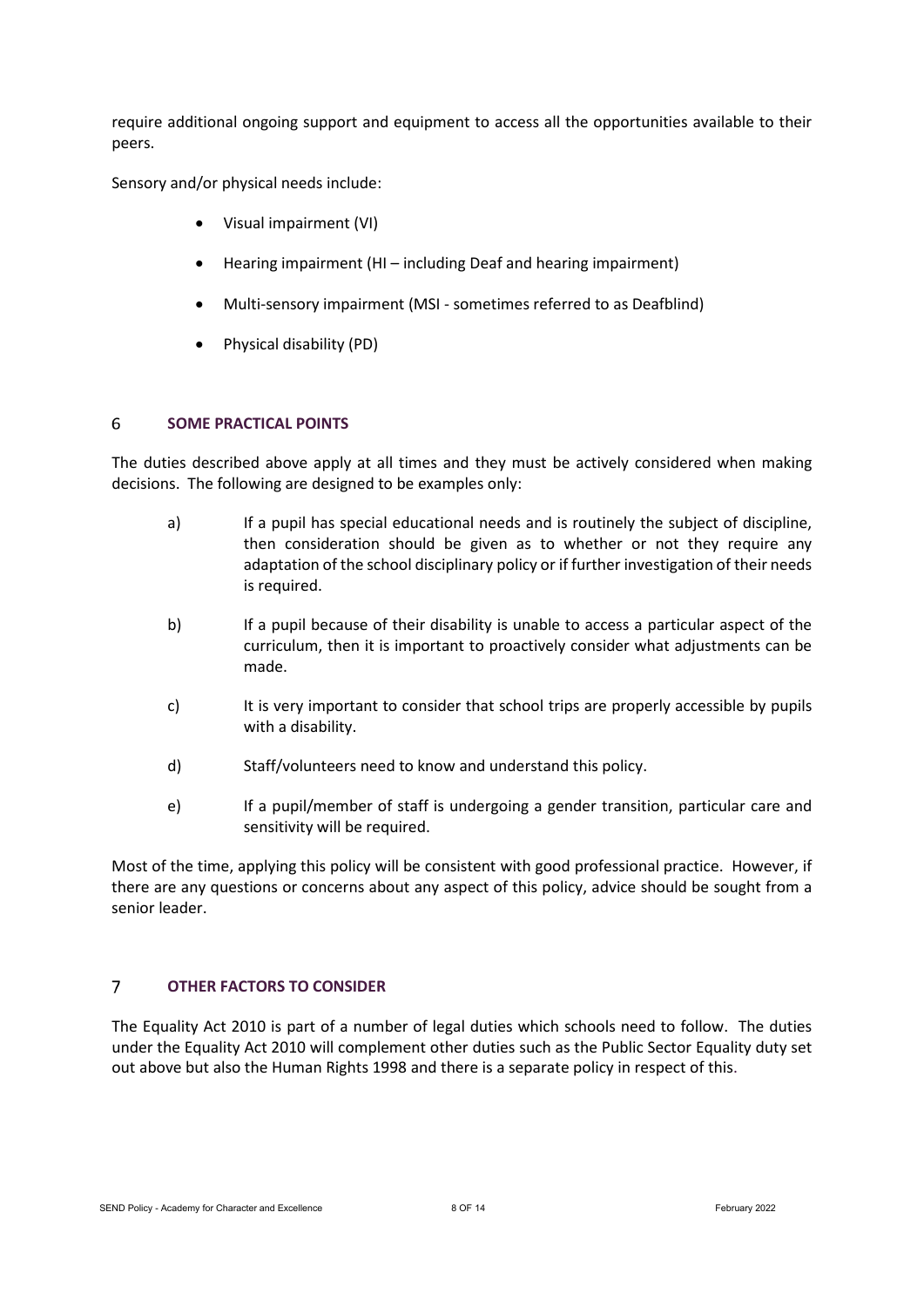#### <span id="page-8-0"></span>8 **MONITORING AND COMPLIANCE**

The Strategic lead regularly monitors SEND provision in all our schools. They work with SENDcos in all schools to regularly review practise and provision. Reviews take place termly. Most schools use the online **Provision Mapping tool** which allows us to effectively monitor the progress for all our SEND pupils. Learning plans for all pupils that are customised within each school, in line with the SEND Code of Practice and follow the Assess – Plan – Do – Review approach. The tool allows SENDcos to map out interventions efficiently, tracking which pupils and staff are involved in each plan. This ensures we have comprehensive evidence for reviewing and monitoring purposes.

The Trust will regularly monitor and provide updates on this policy as necessary.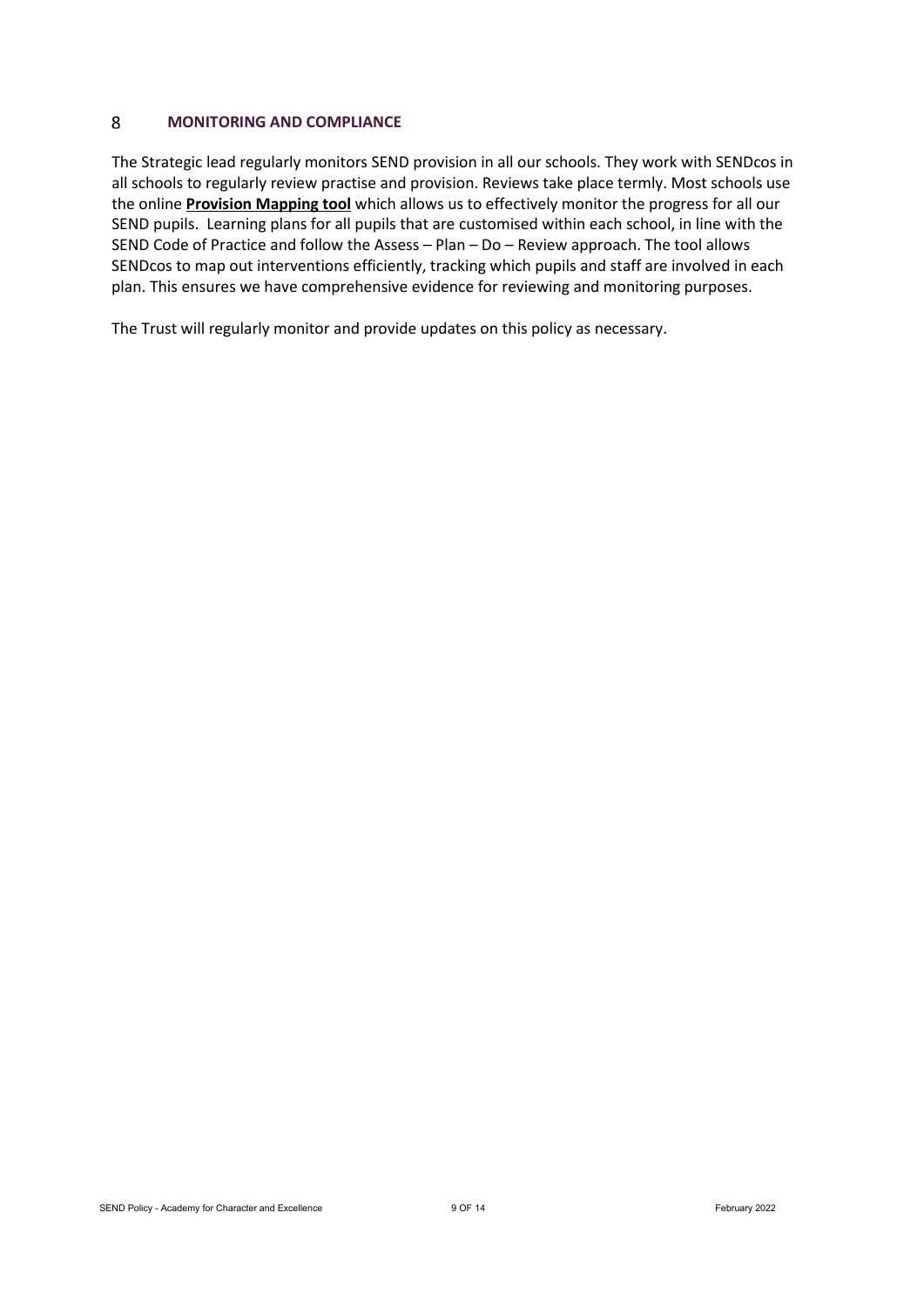# <span id="page-9-0"></span>**APPENDIX**

# <span id="page-9-1"></span>**DEVON LOCAL OFFER**

[https://www.devon.gov.uk/educationandfamilies/special-educational-needs-and-disability-send](https://www.devon.gov.uk/educationandfamilies/special-educational-needs-and-disability-send-local-offer)[local-offer](https://www.devon.gov.uk/educationandfamilies/special-educational-needs-and-disability-send-local-offer)

### <span id="page-9-2"></span>**TORBAY LOCAL OFFER**

<http://www.torbay.gov.uk/schools-and-learning/send/local-offer/>

### <span id="page-9-3"></span>**GRADUATED RESPONSE DOCUMENTS**

<https://www.babcockldp.co.uk/disadvantaged-vulnerable-learners/send/devon-graduated-response>

### Quality First Class Teaching Strategies



# **SPECIAL EDUCATIONAL NEEDS AND DISABILITY CODE OF PRACTICE: 0-25 YEARS**

<https://www.gov.uk/government/publications/send-code-of-practice-0-to-25>

### **EQUALITIES ACT 2010**

**[HTTPS://ASSETS.PUBLISHING.SERVICE.GOV.UK/GOVERNMENT/UPLOADS/SYSTEM/UPLOADS/ATT](https://assets.publishing.service.gov.uk/government/uploads/system/uploads/attachment_data/file/315587/Equality_Act_Advice_Final.pdf) [ACHMENT\\_DATA/FILE/315587/EQUALITY\\_ACT\\_ADVICE\\_FINAL.PDF](https://assets.publishing.service.gov.uk/government/uploads/system/uploads/attachment_data/file/315587/Equality_Act_Advice_Final.pdf)**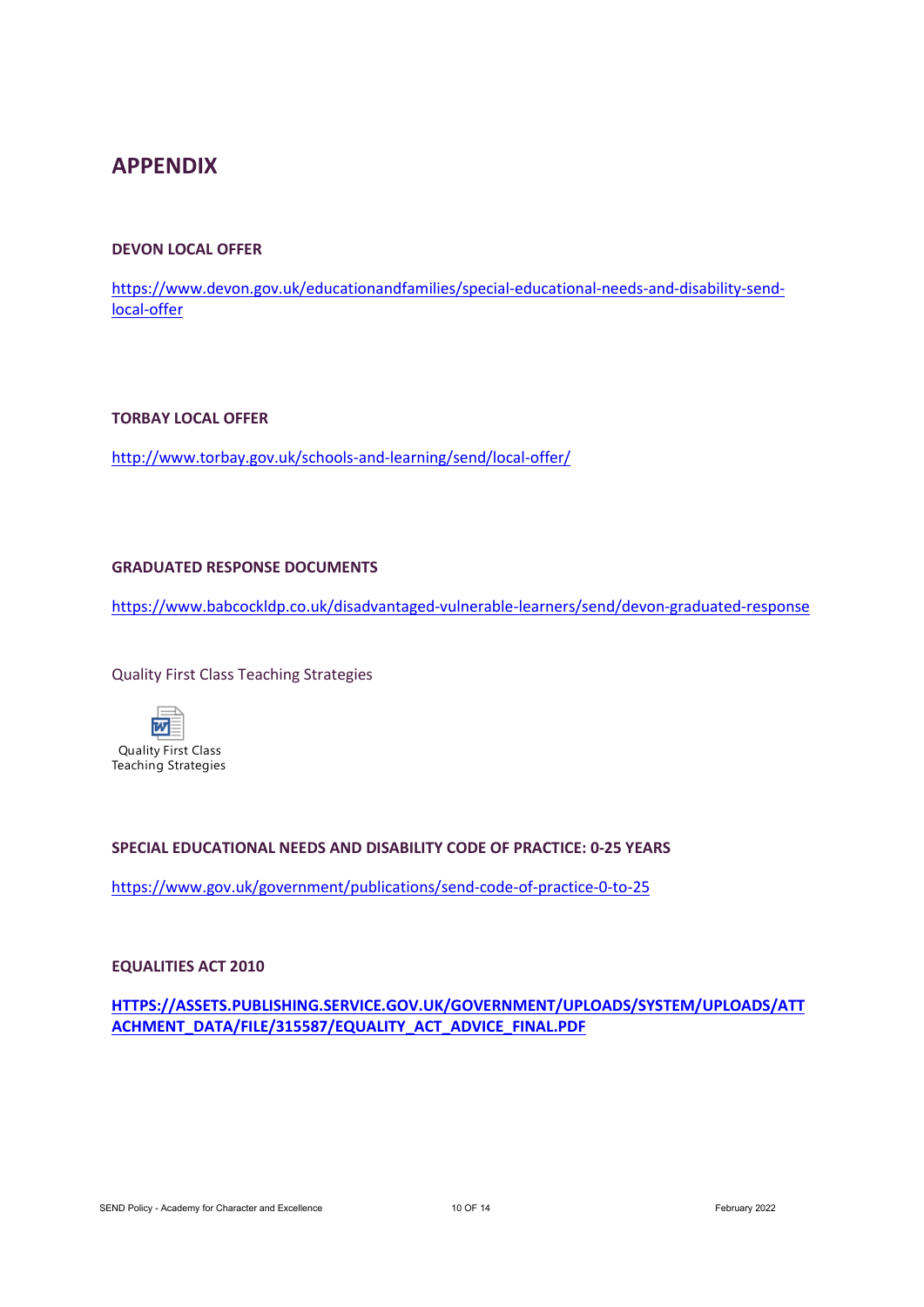

| <b>TERM</b>                      | <b>DEFINITION</b>                                                                                                                                                                           |  |
|----------------------------------|---------------------------------------------------------------------------------------------------------------------------------------------------------------------------------------------|--|
| Types of SEN                     |                                                                                                                                                                                             |  |
| <b>SEND</b>                      | Special educational needs and disability. A pupil has SEND if they need special<br>educational provision due to a learning difficulty or disability (see special educational<br>provision). |  |
| Areas of need                    | 4 broad categories used to describe a pupil's SEND. They are:                                                                                                                               |  |
|                                  | • Communication and interaction                                                                                                                                                             |  |
|                                  | • Cognition and learning                                                                                                                                                                    |  |
|                                  | • Social, emotional and mental health needs<br>• Sensory and/or physical needs                                                                                                              |  |
|                                  |                                                                                                                                                                                             |  |
| <b>ASD</b>                       | Autistic spectrum disorder.                                                                                                                                                                 |  |
| <b>MLD</b>                       | Moderate learning difficulties.                                                                                                                                                             |  |
| <b>PMLD</b>                      | Profound and multiple learning difficulties.                                                                                                                                                |  |
| <b>SEMH</b>                      | Social, emotional and mental health difficulties.                                                                                                                                           |  |
| <b>SLCN</b>                      | Speech and language communication needs.                                                                                                                                                    |  |
| <b>SLD</b>                       | Severe learning difficulties. Can also refer to speech and language difficulties.                                                                                                           |  |
| SpLD                             | Specific learning difficulties e.g. dyslexia, dyscalculia and dyspraxia.                                                                                                                    |  |
| Assessments, plans and provision |                                                                                                                                                                                             |  |
| Annual review                    | A review of a pupil's EHC plan carried out by the local authority at least every 12<br>months.                                                                                              |  |
| Assessment                       | Or 'EHC needs assessment'.                                                                                                                                                                  |  |
|                                  | An initial assessment, carried out by the local authority, which decides whether a child<br>or young person needs an EHC plan. Can be requested by parents, young people or<br>schools.     |  |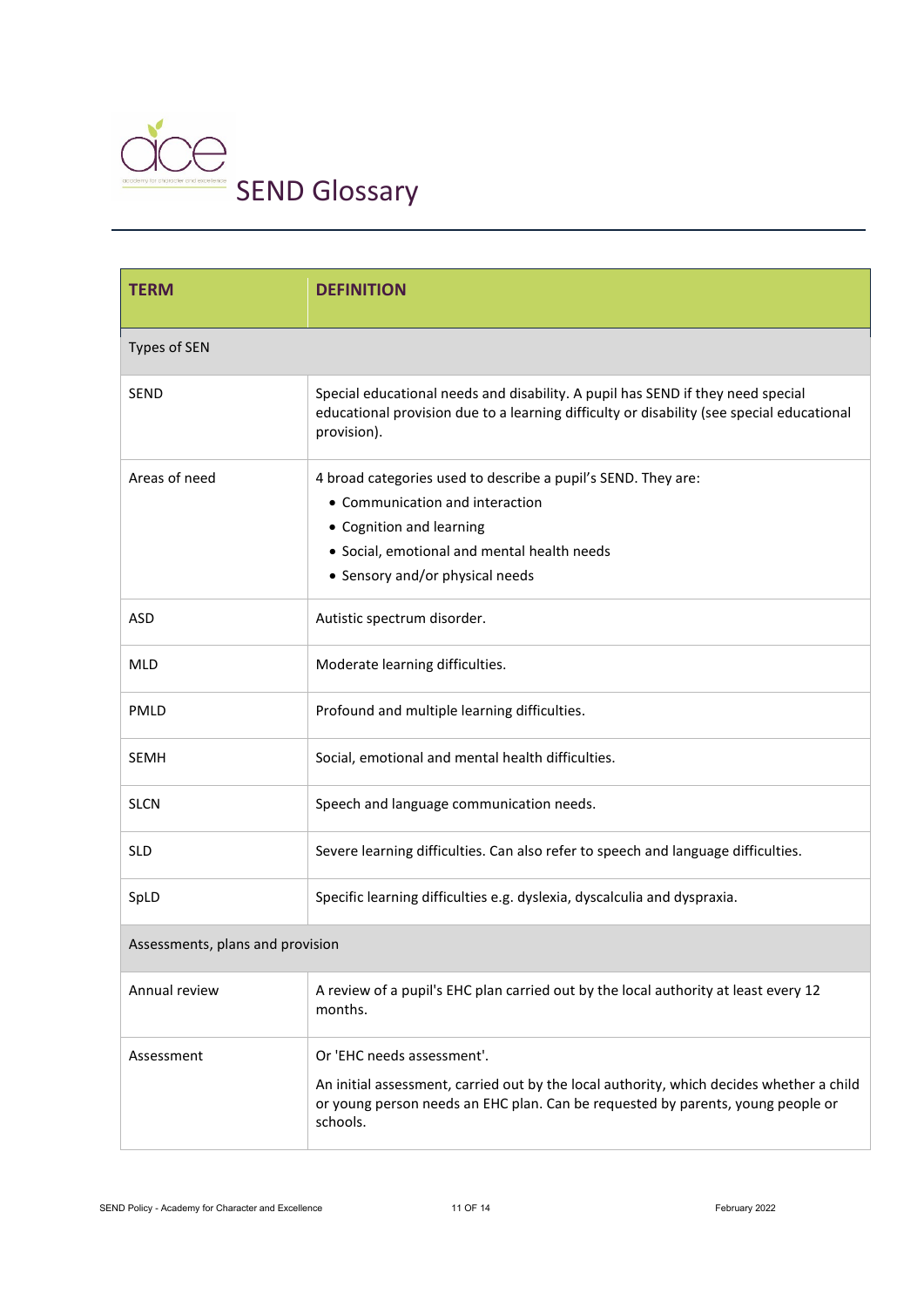| <b>TERM</b>                      | <b>DEFINITION</b>                                                                                                                                                                                                                         |
|----------------------------------|-------------------------------------------------------------------------------------------------------------------------------------------------------------------------------------------------------------------------------------------|
| EHC plan                         | Education health and care plan. A statutory document drawn up by the local<br>authority, setting out the education, health and social care support to be provided to a<br>child or young person with SEN or a disability.                 |
| Graduated approach               | A 4-part cycle for assessing, planning, delivering and reviewing provision for pupils<br>with SEND.                                                                                                                                       |
| IEP                              | Individual education plan. See 'school-based plans'.                                                                                                                                                                                      |
| One-page profile                 | See 'school-based plans'.                                                                                                                                                                                                                 |
| Pupil passport                   | See 'school-based plans'.                                                                                                                                                                                                                 |
| Pupil profile                    | See 'school-based plans'.                                                                                                                                                                                                                 |
| SALT                             | Speech and language therapy, sometimes speech and language therapist.                                                                                                                                                                     |
| School-based plans               | Non-statutory documents that set out school-based support and interventions for a<br>pupil with SEND. They can be called a variety of names:                                                                                              |
|                                  | • Individual education plans (IEPs)                                                                                                                                                                                                       |
|                                  | • SEND support plans                                                                                                                                                                                                                      |
|                                  | • Pupil passports/profiles                                                                                                                                                                                                                |
|                                  | • One-page profiles                                                                                                                                                                                                                       |
| SEND support                     | An overall term that refers to the support given to pupils who need special<br>educational provision but don't have EHC plans. Replaced the previous categories of<br>support which were School Action (SA) and School Action Plus (SA+). |
| SEND support plan                | See 'school-based plans'.                                                                                                                                                                                                                 |
| SEND resource base               | Specialist provision within a mainstream school, also known as an SEND unit or<br>specialist resource base.                                                                                                                               |
| Sensory room                     | A space which uses special lighting, music, and objects to creating a calm environment<br>or develop certain senses. Often used as a therapy for pupils with limited<br>communication.                                                    |
| Special educational<br>provision | Provision to help pupils with SEN of disabilities access the curriculum that is different<br>from or additional to the provision normally available to pupils of the same age.                                                            |
| Special school                   | A school that is specifically organised to make special educational provision for pupils<br>with SEND.                                                                                                                                    |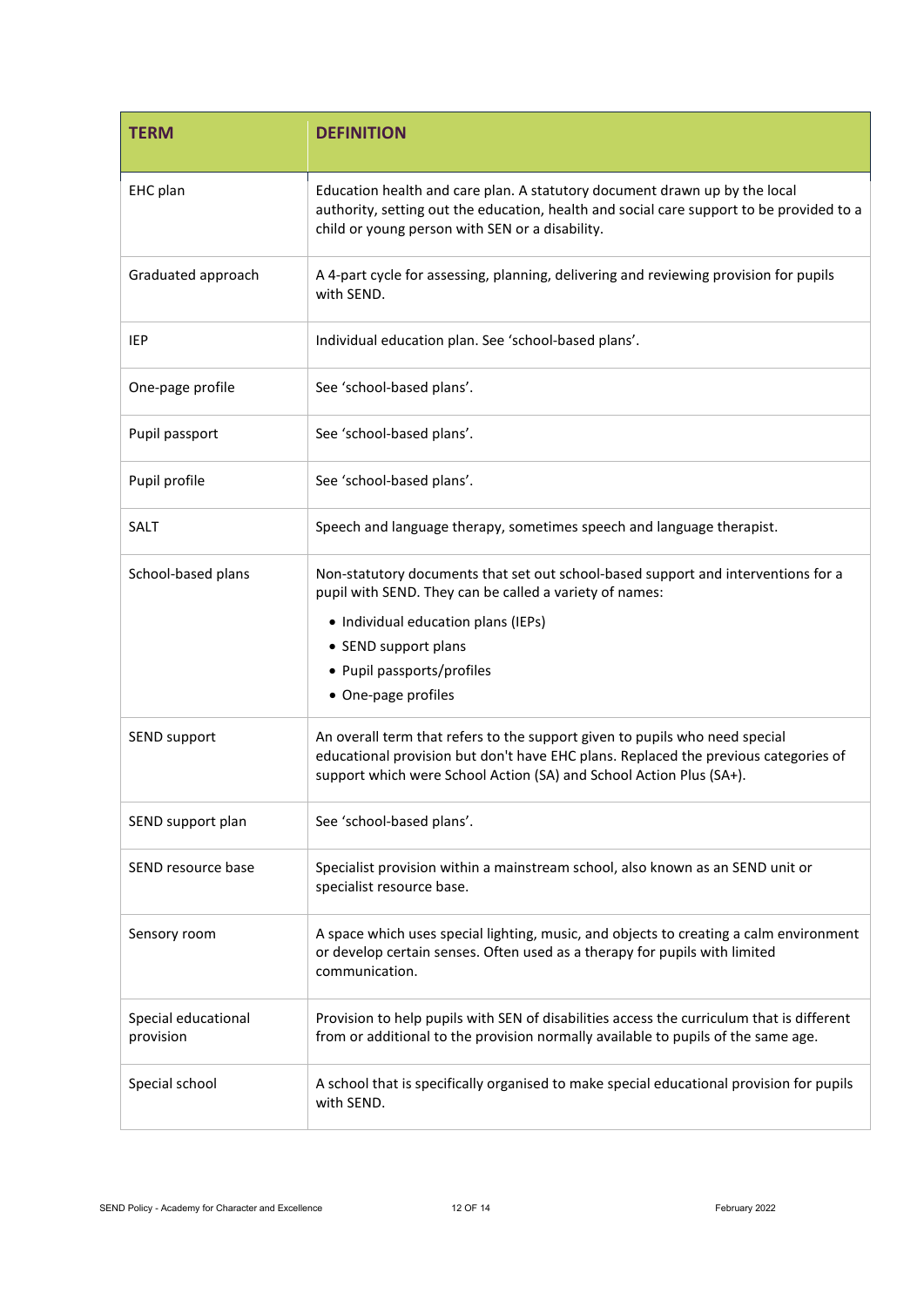| <b>TERM</b>                  | <b>DEFINITION</b>                                                                                                                                                                                                                                                                                             |
|------------------------------|---------------------------------------------------------------------------------------------------------------------------------------------------------------------------------------------------------------------------------------------------------------------------------------------------------------|
| Statement                    | The predecessor to EHC plans. A statutory document drawn up by the local authority<br>describing the provision for a child or young person with SEN who is still at school.<br>They were meant to have been fully replaced by EHC plans by April 2018, but some<br>pupils still haven't been transferred yet. |
| <b>Transition planning</b>   | Preparation for moves between phases of education or for adult life.                                                                                                                                                                                                                                          |
| Other key terms              |                                                                                                                                                                                                                                                                                                               |
| CCG                          | Clinical commissioning group. A group of NHS professionals which is responsible for<br>planning and arranging the delivery of the healthcare provision for people in its area.                                                                                                                                |
| Disagreement resolution      | A service for resolving disagreements about provision between parents or young<br>people and other bodies, commissioned by the local authority. Available to all children<br>and young people with SEND, not just those with EHC plans.                                                                       |
| LA                           | Local authority.                                                                                                                                                                                                                                                                                              |
| Local offer                  | Sets out information about provision that the local authority expects to be available in<br>its area for children and young people with SEND. Published by the LA.                                                                                                                                            |
| Mediation                    | A form of disagreement resolution for parents and young people considering<br>appealing decisions about EHC needs assessments and plans at the tribunal.                                                                                                                                                      |
| Outcome                      | Describes the difference that will be made to an individual as a result of special<br>educational and other provision. Must be specific, measurable, achievable, realistic<br>and time-bound (SMART).                                                                                                         |
| SEN information report       | A document that must be published on the school website and updated annually,<br>setting out the school's provision for pupils with SEN. It must be easily accessible by<br>young people and parents, and set out in clear straight-forward language.                                                         |
| SEND policy                  | Sets out the vision, values and aims of the school's SEND arrangements. Does not have<br>to be a standalone document.                                                                                                                                                                                         |
| SENDCo                       | Special educational needs co-ordinator. The person in a school responsible for co-<br>ordinating provision for pupils with SEND.                                                                                                                                                                              |
| <b>SEND Code of Practice</b> | Statutory guidance setting out the duties and responsibilities of organisations,<br>including schools, in relation to children and young people with SEND.                                                                                                                                                    |
| Top-up funding               | Additional funding available from the local authority for pupils with high needs, i.e.<br>those whose educational provision costs more than £10,000 per year.                                                                                                                                                 |